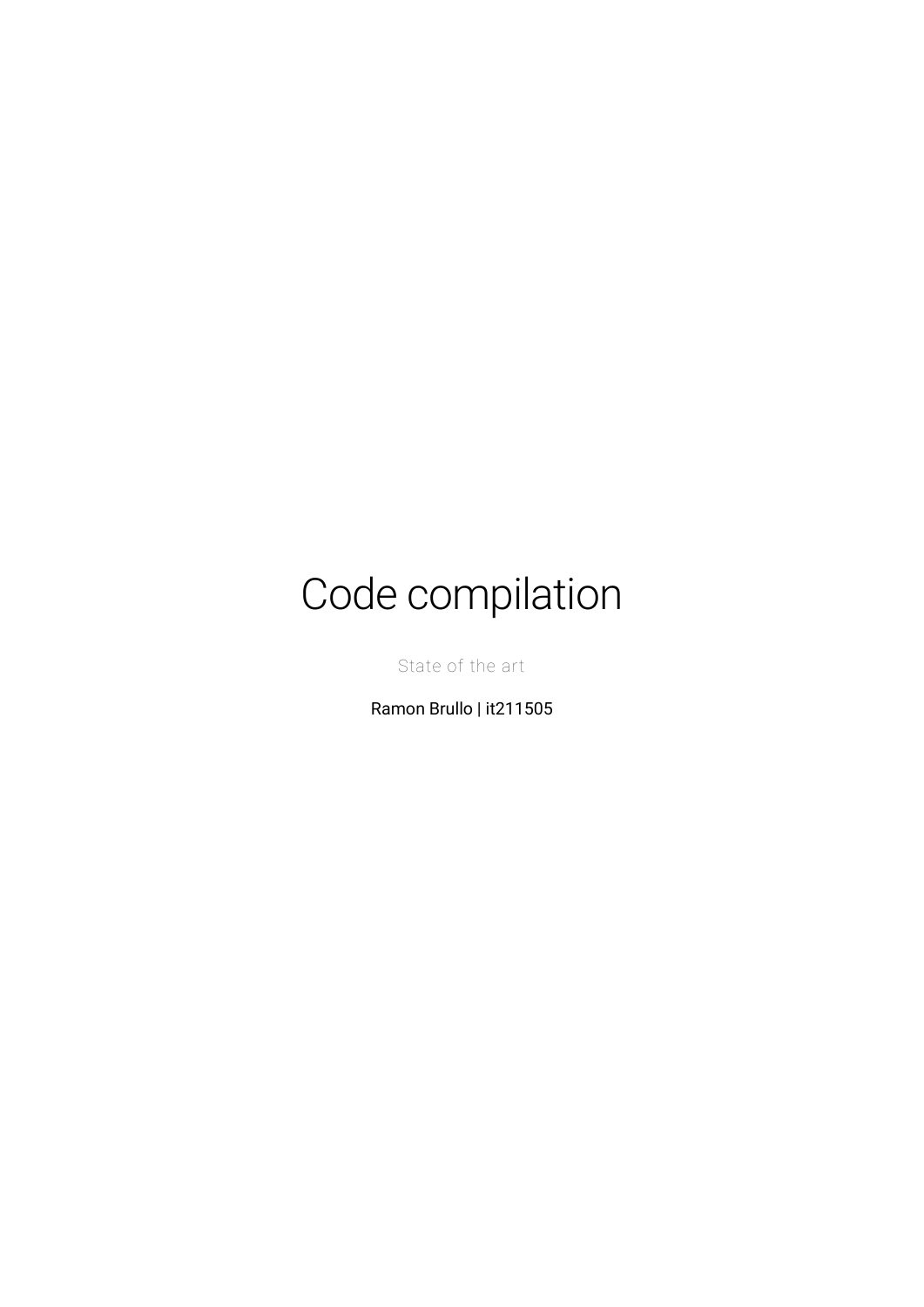# <span id="page-1-0"></span>Abstract

Since their invention in the 50s and today code compilers have undergone a long history of development. This paper will give a brief summary on how compilers work and an overview of the current state of research. From there topics of interest and future research directions will be shown.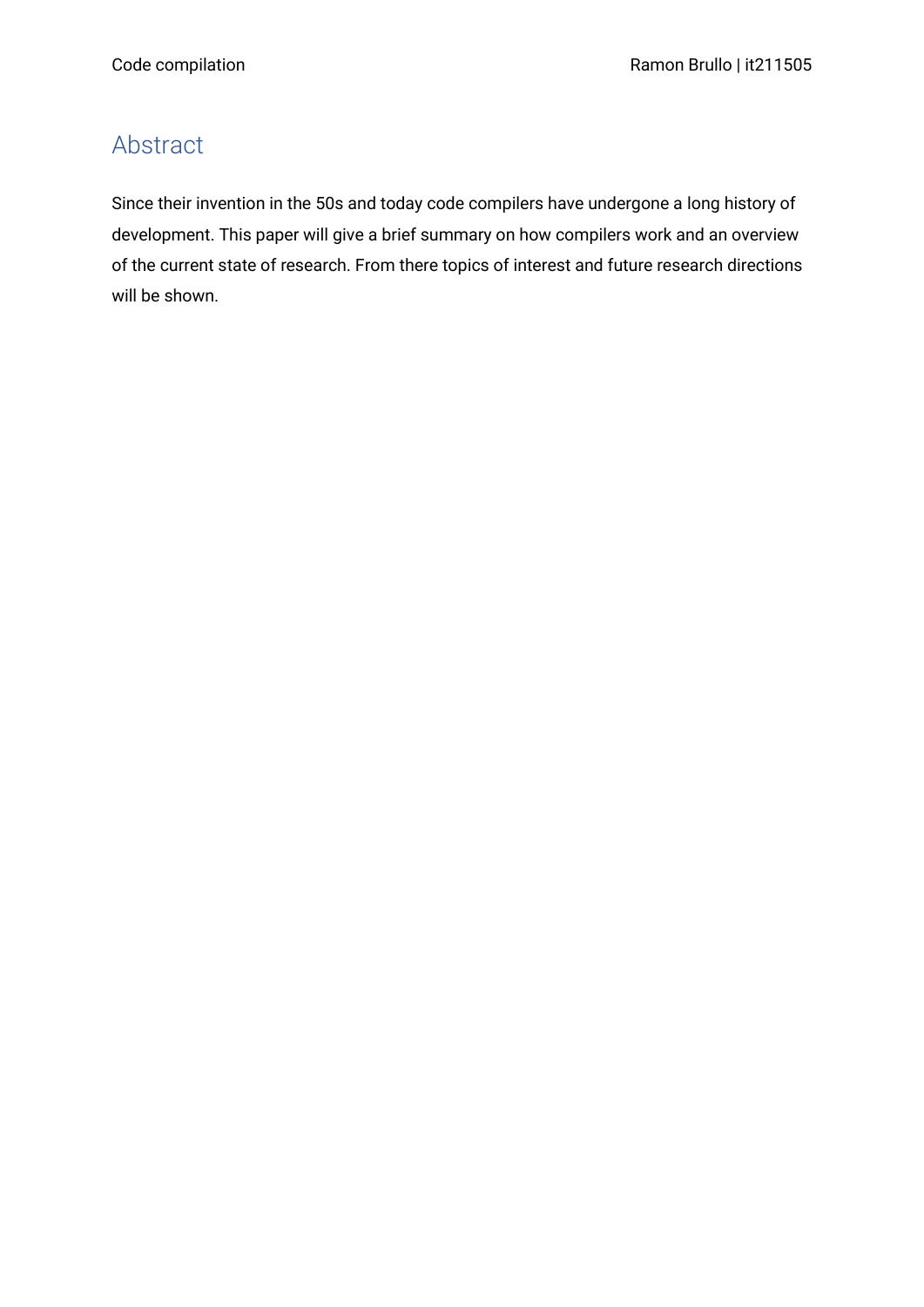#### Contents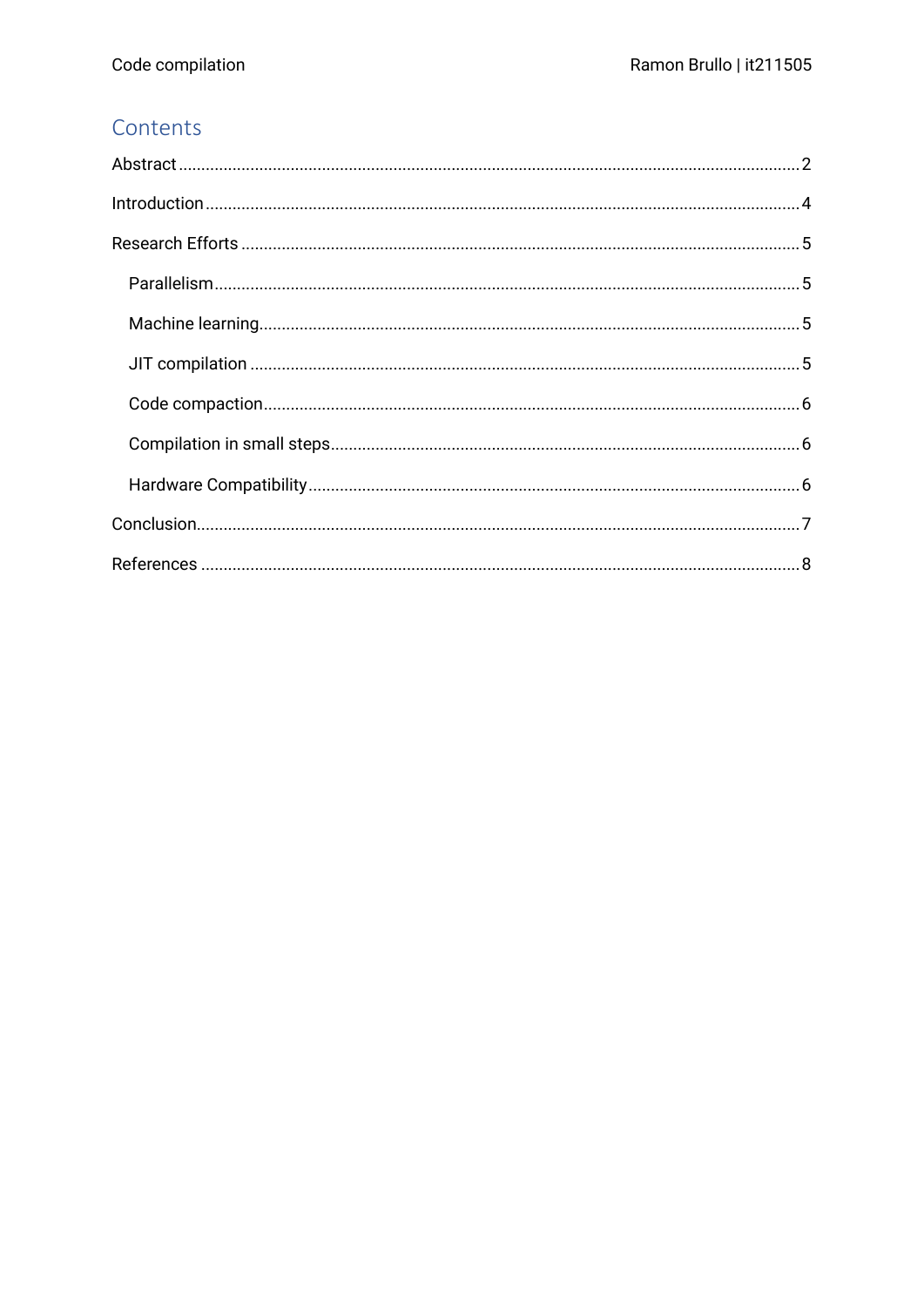## <span id="page-3-0"></span>Introduction

Computers naturally can only execute sequences of instructions in order to accomplish tasks and compute results. However, specifying algorithms and programs as an imperative sequence in this way is not intuitive for humans and thus required a lot of effort on the part of software-developers.

A solution to this problem is to write source-code in a more human-friendly format and use an automated process to convert this textual program into the instructions the computer can execute. This process is called compilation and can be performed by a separate program which is thus called a compiler. (Wirth, 2005, p. 6)

The first such compiler was developed by Corrado Böhm for their PhD dissertation which featured a custom programming language as well as the compiler written in that same language. (Böhm, 1954) This compiler was an example of a self-hosting compiler, meaning that it was written in the same language it was designed to compile.

In general, program compilation can be split into the following parts:

- 1. Lexical analysis: The source-code is read and translated into a sequence of meaningful symbols which make up the text. (Wirth, 2005, p. 6) In the next step, this sequence of symbols or tokens will be used instead of the "raw" text.
- 2. Syntax analysis: The symbol-sequence is translated (parsed) into a data-form, usually a tree-structure, which more accurately represents the syntactic structure of the program. (Wirth, 2005, pp. 6–7)
- 3. Verification and optimization: The syntax-tree is now verified to ensure that no detectable errors end up in the compiled code. (Wirth, 2005, p. 6) It can also be optimized in this stage, meaning, its performance or memory-usage improved. (Wirth, 2005, p. 100)
- 4. Code generation: The verified and optimized source-tree must finally be converted to the desired output-format, usually binary or an assembly-language. (Wirth, 2005, pp. 6–7) The output of the generation phase, may also be source-code of a different programming language, in which case the process is called transpiling instead of compiling. (Parr, 2021)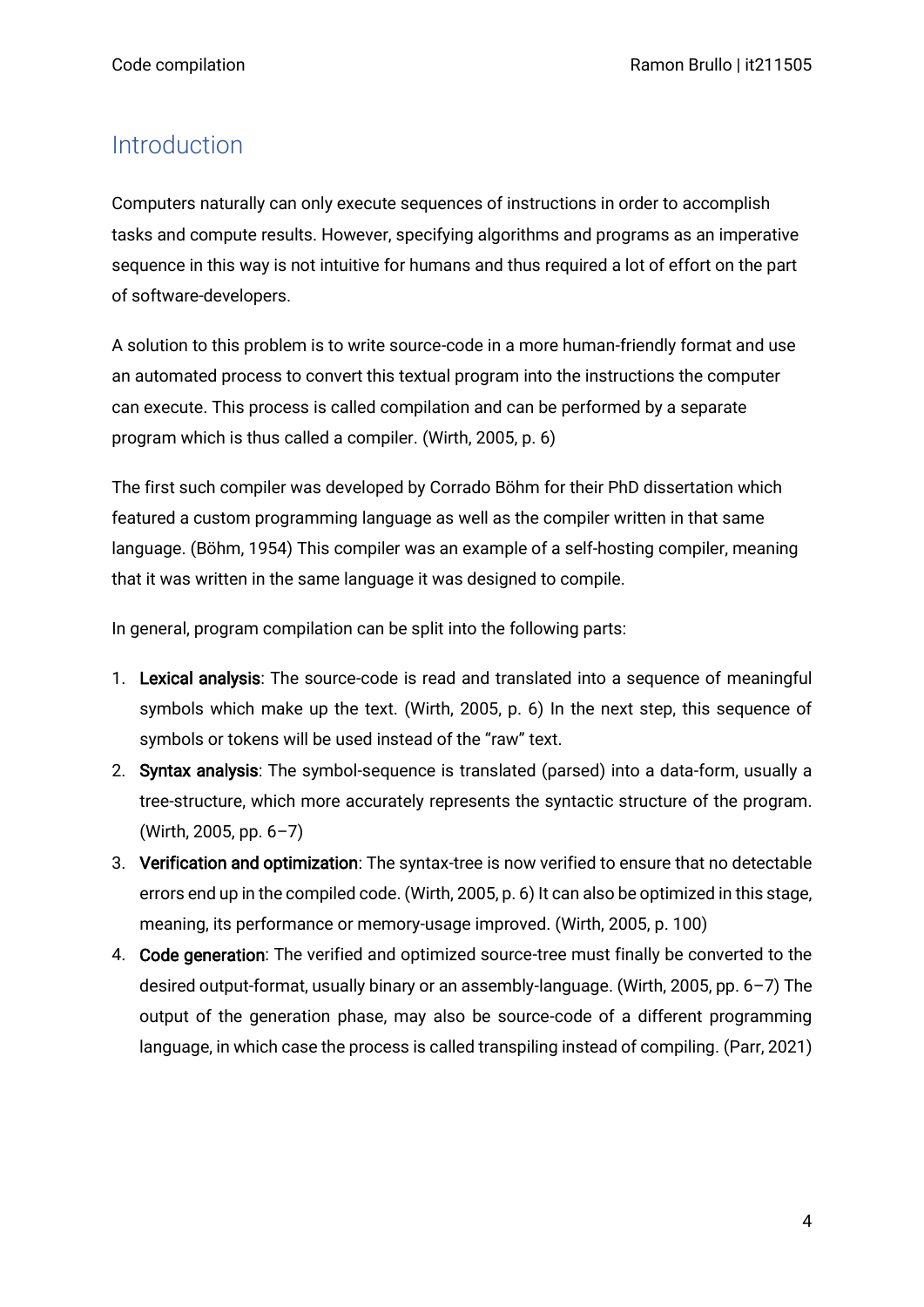## <span id="page-4-0"></span>Research Efforts

There are currently several fields of research in order to improve compilers. The following chapters will give a broad overview.

#### <span id="page-4-1"></span>Parallelism

One of the driving forces in increasing computer performance over the past decades has been increasing the number of transistors which can fit into CPUs. However, since transistors are physical components, adhering to physical rules, there is a minimum size transistors can be built in and thus also a natural limit to performance from transistor-count. (Sutter, 2005)

Increasingly, running multiple CPUs or cores in parallel, will be used in order to increase performance. (Gepner & Kowalik, 2006) It has thus become a goal of compilers to optimize code by generating instructions which can be run in parallel on multiple processors. For this the compiler must analyze the program to detect which calculations are independent and can run detached from one another. (Midkiff, 2012)

## <span id="page-4-2"></span>Machine learning

An originally niche field which has moved into the mainstream over the past decades is using machine learning algorithms in aiding code optimization. Machine learning may be used to evaluate different optimization heuristics and determine how to best parallelize processes. (Ashouri et al., 2019; Wang & O'Boyle, 2018)

## <span id="page-4-3"></span>JIT compilation

JIT or "just in time" compilation is a technique of compilation in which the source-code is compiled on the target machine right before being executed, similarly to interpretation. While JIT compilation is not a new concept as detailed by Aycock (Aycock, 2003), there could still be untapped advantages in the technique.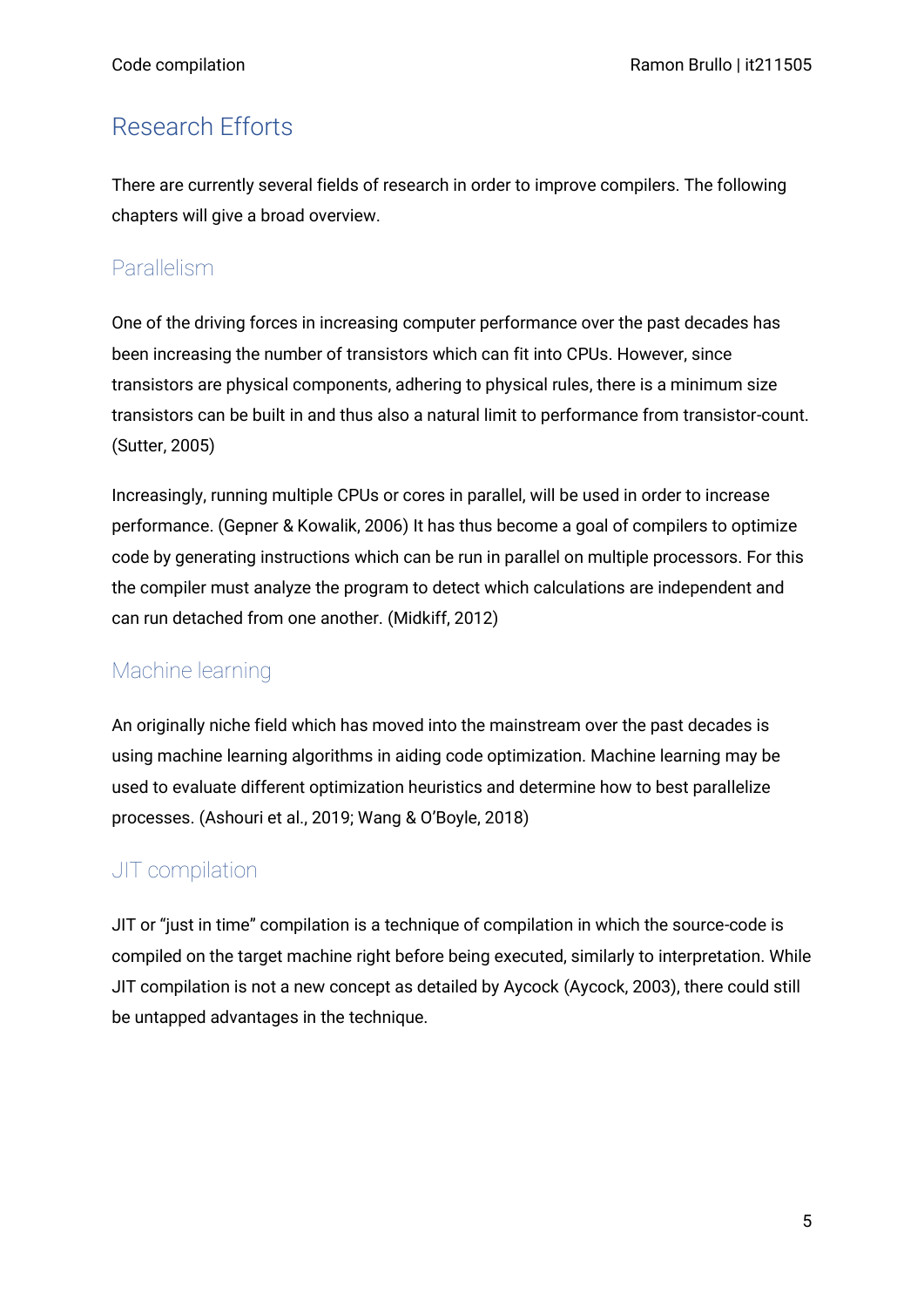#### <span id="page-5-0"></span>Code compaction

An important field of study is the optimization of generated instructions in minimizing storage space. This is especially important when compiling for devices which only support limited storage capacity. (Debray et al., 2000)

## <span id="page-5-1"></span>Compilation in small steps

In their book "Functional reactive programming", Blackheath and Jones propose that compilers of the future should be able to handle more high-level concepts such as, dependency-graphs better in order to allow programmers to work on these higher levels without concerning themselves with the underlying implementation. (Blackheath & Jones, 2016)

Many compilers compile directly from the generated syntax-tree to the desired outputlanguage, which makes it difficult for compiler-developers to smoothly translate these highlevel concepts directly to low-level instructions.

There also exist compilers which insert a number of intermediary languages, which aim to "lower" the code down to the low-level language in small steps in order to maximize the possibilities of optimization at each level. (Lattner et al., 2020)

#### <span id="page-5-2"></span>Hardware Compatibility

Many target-devices feature processors with their own proprietary instruction-sets. In order to be able to target different devices, the code-generation algorithms of the compiler must take the target architecture into account. It is therefore an active research field to develop compilers which can target multiple different architectures while not sacrificing compilation or code performance. (Baghdadi et al., 2018)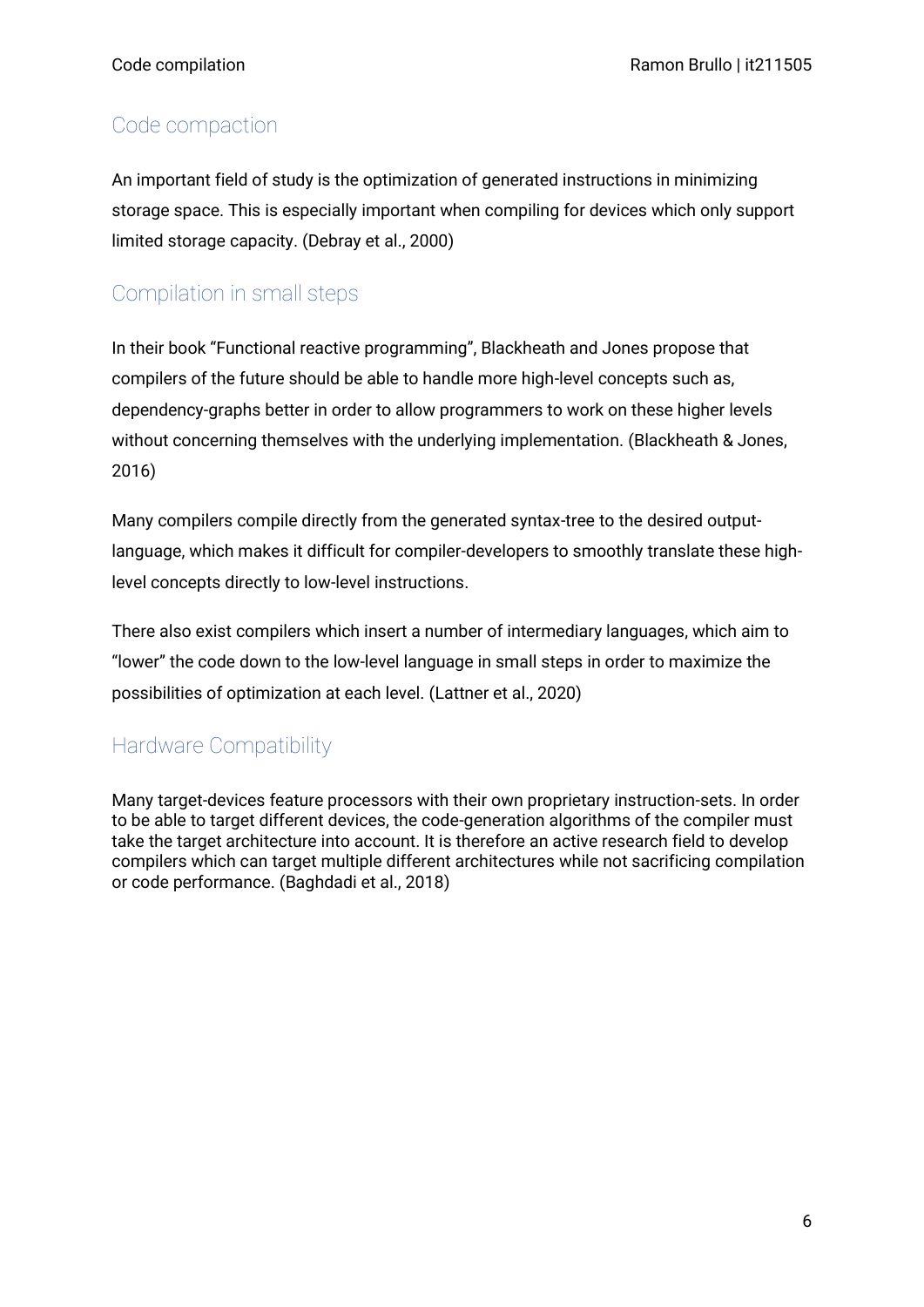# <span id="page-6-0"></span>**Conclusion**

This short paper gave a brief overview of current research fields regarding code compilation. Important fields include:

- Performance optimization of generated code
- Memory optimization of generated code
- Compatibility
- Better support for high-level concepts
- Incorporation of machine-learning into compilation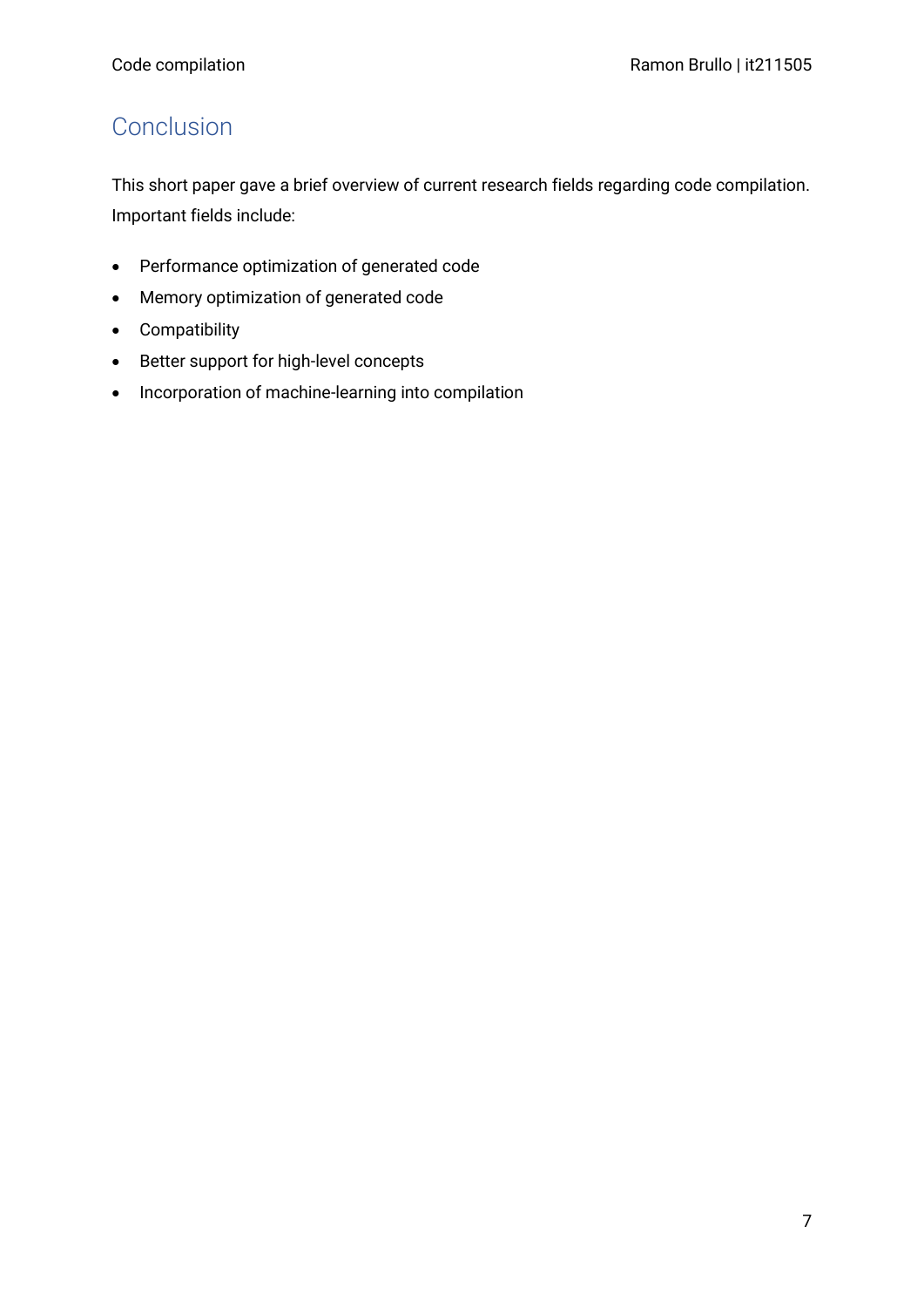#### <span id="page-7-0"></span>References

- Ashouri, A. H., Killian, W., Cavazos, J., Palermo, G., & Silvano, C. (2019). A Survey on Compiler Autotuning using Machine Learning. ACM Computing Surveys, 51(5), 1-42. https://doi.org/10.1145/3197978
- Aycock, J. (2003). A brief history of just-in-time. ACM Computing Surveys, 35(2), 97-113. https://doi.org/10.1145/857076.857077
- Baghdadi, R., Ray, J., Romdhane, M. B., Del Sozzo, E., Akkas, A., Zhang, Y., Suriana, P., Kamil, S., & Amarasinghe, S. (2018). Tiramisu: A Polyhedral Compiler for Expressing Fast and Portable Code. ArXiv:1804.10694 [Cs]. http://arxiv.org/abs/1804.10694

Blackheath, S., & Jones, A. (2016). Functional Reactive Programming. Manning Publications.

- Böhm, C. (1954). Calculatrices digitales. Du déchiffrage de formules logico-mathématiques par la machine même dans la conception du programme. Annali di Matematica Pura ed Applicata, 37(1), 175–217. https://doi.org/10.1007/BF02415099
- Debray, S. K., Evans, W., Muth, R., & De Sutter, B. (2000). Compiler techniques for code compaction. ACM Transactions on Programming Languages and Systems, 22(2), 378–415. https://doi.org/10.1145/349214.349233
- Gepner, P., & Kowalik, M. F. (2006). Multi-Core Processors: New Way to Achieve High System Performance. International Symposium on Parallel Computing in Electrical Engineering (PARELEC'06), 9–13. https://doi.org/10.1109/PARELEC.2006.54
- Lattner, C., Amini, M., Bondhugula, U., Cohen, A., Davis, A., Pienaar, J., Riddle, R., Shpeisman, T., Vasilache, N., & Zinenko, O. (2020). MLIR: A Compiler Infrastructure for the End of Moore's Law. ArXiv:2002.11054 [Cs]. http://arxiv.org/abs/2002.11054